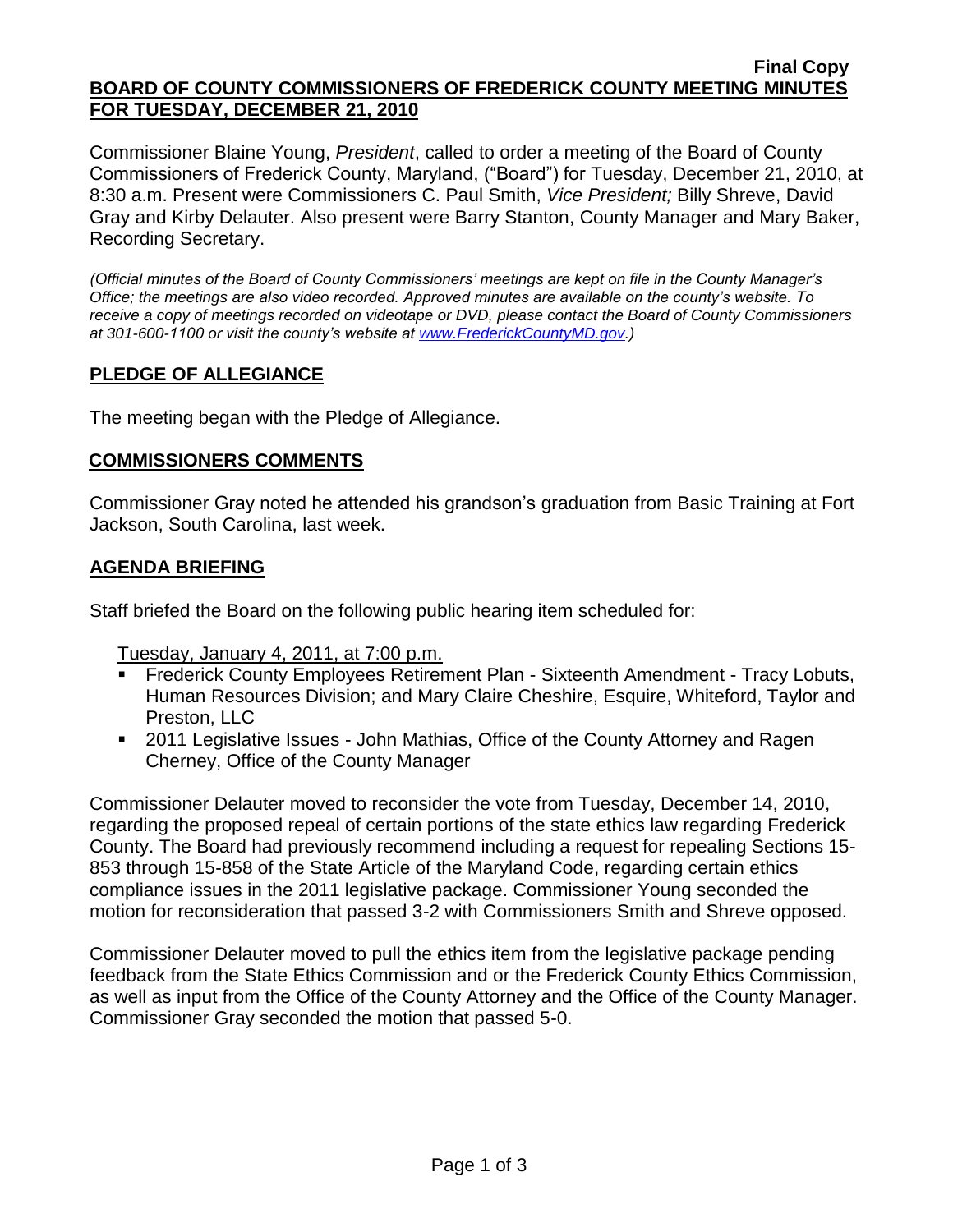## **CONSENT AGENDA**

## **BUDGET TRANSFER**

1. #BT-11-073, Aging, Citizens Services Division

Commissioner Smith moved approval of the consent agenda as presented. Commissioner Gray seconded the motion that passed 5-0.

### **PUBLIC HEARING**

## **Zoning Text Amendment #ZT-10-05, Proposed Ordinance to Amend Certain Sections of the Frederick County Code Regarding Floodplain, Commercial and Business Schools, Public and Private Schools and Boarding Stables - Larry Smith, Planning Division**

A public hearing was held, as duly advertised, on the proposed Zoning Text Amendment #ZT-10-05, Proposed Ordinance to Amend Certain Sections of the Frederick County Code Regarding Floodplain, Commercial and Business Schools, Public and Private Schools and Boarding Stables.

Mark Depo and Mr. Smith, Planning Division, presented the proposed text amendment.

Public comment was taken from:

- **Tom Smith**
- **Arlene Atkins**
- Colby Ferguson, Economic Development Division

Commissioner Smith moved approval of the proposed ordinance outlining the text amendment as presented noting the effective date of December 31, 2010. Commissioner Gray seconded the motion that passed 5-0.

A copy of the approved/adopted ordinance can be obtained in the County Manager's Office or by accessing [www.FrederickCountyMD.gov.](file://NT1S5/BOCC/BOCC/BOCC%20Minutes/Mary)

### **ADMINISTRATIVE BUSINESS**

## **Approval of Board of County Commissioners' Meeting Minutes**

The following set of minutes were approved by unanimous consent:

- Wednesday, December 1, 2010
- Monday, December 6, 2010 Administrative Function
- ◆ Thursday, December 9, 2010 BOCC/Delegation